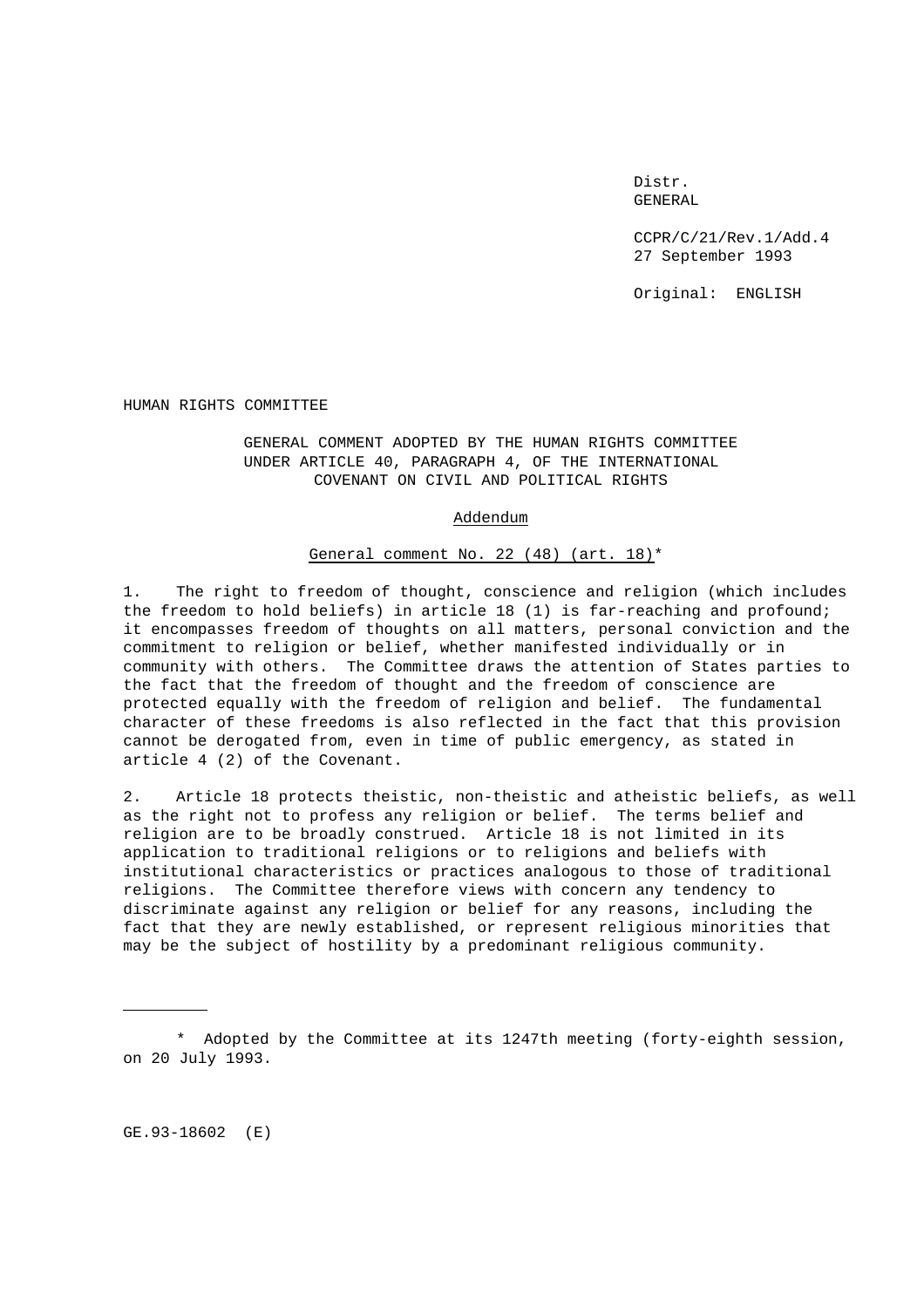3. Article 18 distinguishes the freedom of thought, conscience, religion or belief from the freedom to manifest religion or belief. It does not permit any limitations whatsoever on the freedom of thought and conscience or on the freedom to have or adopt a religion or belief of one's choice. These freedoms are protected unconditionally, as is the right of everyone to hold opinions without interference in article 19 (1). In accordance with articles 18 (2) and 17, no one can be compelled to reveal his thoughts or adherence to a religion or belief.

4. The freedom to manifest religion or belief may be exercised "either individually or in community with others and in public or private". The freedom to manifest religion or belief in worship, observance, practice and teaching encompasses a broad range of acts. The concept of worship extends to ritual and ceremonial acts giving direct expression to belief, as well as various practices integral to such acts, including the building of places of worship, the use of ritual formulae and objects, the display of symbols, and the observance of holidays and days of rest. The observance and practice of religion or belief may include not only ceremonial acts but also such customs as the observance of dietary regulations, the wearing of distinctive clothing or headcoverings, participation in rituals associated with certain stages of life, and the use of a particular language customarily spoken by a group. In addition, the practice and teaching of religion or belief includes acts integral to the conduct by religious groups of their basic affairs, such as, inter alia, the freedom to choose their religious leaders, priests and teachers, the freedom to establish seminaries or religious schools and the freedom to prepare and distribute religious texts or publications.

5. The Committee observes that the freedom to "have or to adopt" a religion or belief necessarily entails the freedom to choose a religion or belief, including, inter alia, the right to replace one's current religion or belief with another or to adopt atheistic views, as well as the right to retain one's religion or belief. Article 18 (2) bars coercions that would impair the right to have or adopt a religion or belief, including the use of threat of physical force or penal sanctions to compel believers or non-believers to adhere to their religious beliefs and congregations, to recant their religion or belief or to convert. Policies or practices having the same intention or effect, such as for example those restricting access to education, medical care, employment or the rights guaranteed by article 25 and other provisions of the Covenant are similarly inconsistent with article 18 (2). The same protection is enjoyed by holders of all beliefs of a non-religious nature.

6. The Committee is of the view that article 18 (4) permits public school instruction in subjects such as the general history of religions and ethics if it is given in a neutral and objective way. The liberty of parents or legal guardians to ensure that their children receive a religious and moral education in conformity with their own convictions, set forth in article 18 (4), is related to the guarantees of the freedom to teach a religion or belief stated in article 18 (1). The Committee notes that public education that includes instruction in a particular religion or belief is inconsistent with article 18 (4) unless provision is made for non-discriminatory exemptions or alternatives that would accommodate the wishes of parents and guardians.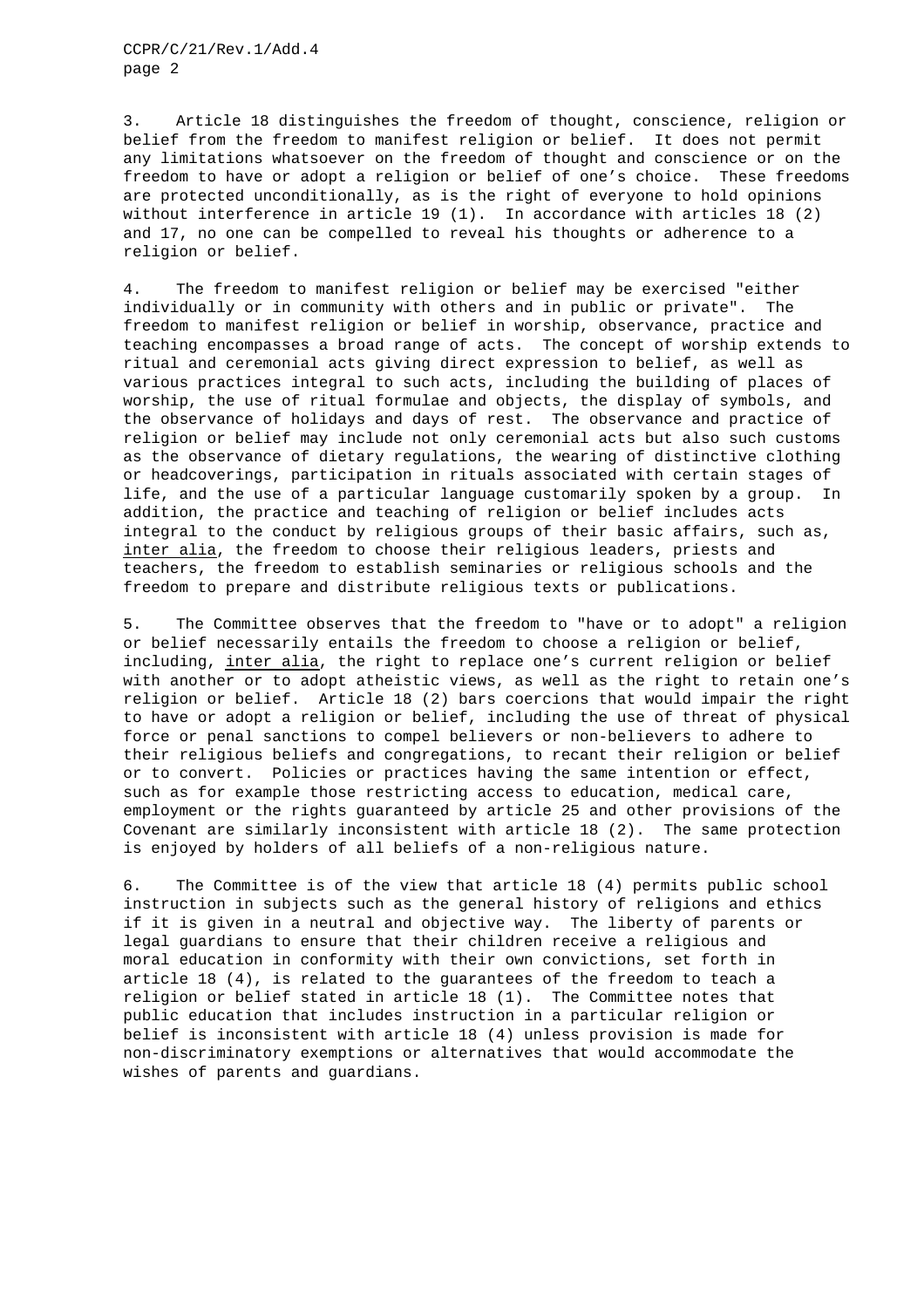7. According to article 20, no manifestation of religions or beliefs may amount to propaganda for war or advocacy of national, racial or religious hatred that constitutes incitement to discrimination, hostility or violence. As stated by the Committee in its General Comment 11 [19], States parties are under the obligation to enact laws to prohibit such acts.

8. Article 18 (3) permits restrictions on the freedom to manifest religion or belief only if limitations are prescribed by law and are necessary to protect public safety, order, health or morals, or the fundamental rights and freedoms of others. The freedom from coercion to have or to adopt a religion or belief and the liberty of the parents and guardians to ensure religious and moral education cannot be restricted. In interpreting the scope of permissible limitation clauses, States parties should proceed from the need to protect the rights guaranteed under the Covenant, including the right to equality and non-discrimination on all grounds specified in articles 2, 3 and 26. Limitations imposed must be established by law and must not be applied in a manner that would vitiate the rights guaranteed in article 18. The Committee observes that paragraph 3 of article 18 is to be strictly interpreted: restrictions are not allowed on grounds not specified there, even if they would be allowed as restrictions to other rights protected in the Covenant, such as national security. Limitations may be applied only for those purposes for which they were prescribed and must be directly related and proportionate to the specific need on which they are predicated. Restrictions may not be imposed for discriminatory purposes or applied in a discriminatory manner. The Committee observes that the concept of morals derives from many social, philosophical and religious traditions; consequently, limitations on the freedom to manifest a religion or belief for the purpose of protecting morals must be based on principles not deriving exclusively from a single tradition. Persons already subject to certain legitimate constraints, such as prisoners, continue to enjoy their rights to manifest their religion or belief to the fullest extent compatible with the specific nature of the constraint. States parties' reports should provide information on the full scope and effects of limitations under article 18 (3), both as a matter of law and of their application in specific circumstances.

9. The fact that a religion is recognized as a State religion or that it is established as official or traditional or that its followers comprise the majority of the population, shall not result in any impairment of the enjoyment of any of the rights under the Covenant, including articles 18 and 27, nor in any discrimination against adherents of other religions or non-believers. In particular, certain measures discriminating against the latter, such as measures restricting eligibility for government service to members of the predominant religion or giving economic privileges to them or imposing special restrictions on the practice of other faiths, are not in accordance with the prohibition of discrimination based on religion or belief and the guarantee of equal protection under article 26. The measures contemplated by article 20, paragraph 2, of the Covenant constitute important safeguards against infringements of the rights of religious minorities and of other religious groups to exercise the rights guaranteed by articles 18 and 27, and against acts of violence or persecution directed toward those groups. The Committee wishes to be informed of measures taken by States parties concerned to protect the practices of all religions or beliefs from infringement and to protect their followers from discrimination. Similarly,